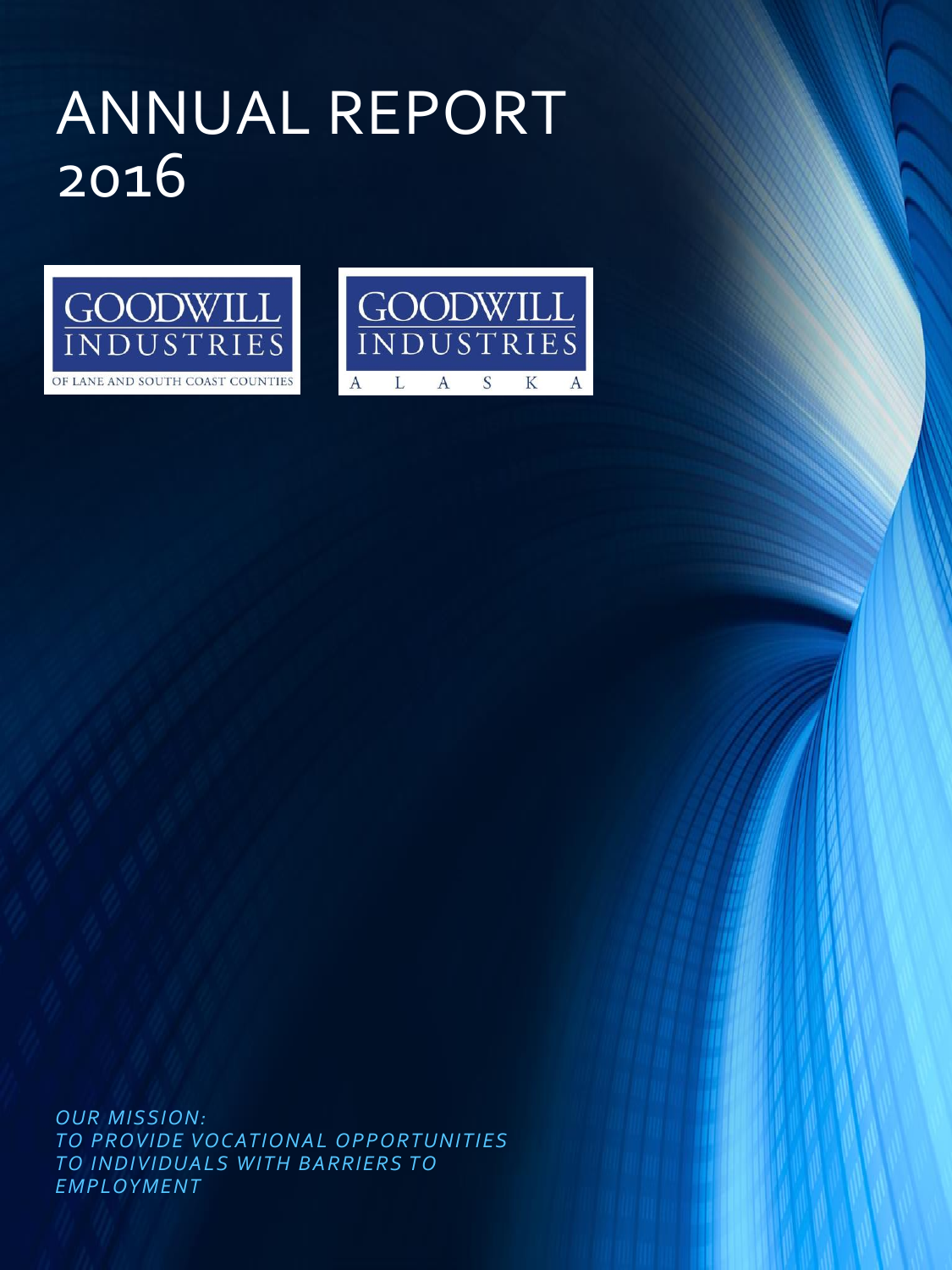### **SERVICES**

|                                                                                                                                                                                                                                       | People<br><b>Served</b> |
|---------------------------------------------------------------------------------------------------------------------------------------------------------------------------------------------------------------------------------------|-------------------------|
| <b>JOB CONNECTIONS</b>                                                                                                                                                                                                                |                         |
| Open to the public, Job Connections is a free job search and referral<br>program designed to help participants find a job in the community that fits<br>their needs and abilities.                                                    | 5,494                   |
|                                                                                                                                                                                                                                       |                         |
| <b>GOODWILL RETAIL TRAINING CENTERS</b><br>Goodwill's Retail Training Centers provide opportunities for individual's to<br>gain skills and learn more about work in an integrated and competitive<br>environment.                     |                         |
| <b>DHS Self Sufficiency Supported Work</b><br>Individuals gain positive work experience in a supportive environment.                                                                                                                  | 257                     |
| <b>Vocational Rehabilitation Services</b><br>Offers job development, job preparation, retention, assessment and<br>work adjustment to individuals.                                                                                    | 178                     |
| I/DD Employment & Training<br>Provides integrated, paid, on-the-job training and classroom activities<br>designed to assist individuals with developmental disabilities gain skills<br>and become more successful in a community job. | 139                     |
| <b>Prosperity Program</b><br>Provides financial wellness planning, banking and higher education assistance.                                                                                                                           | 139                     |
| <b>Other Services</b><br>Volunteer, Internships, Tax Aide through AARP.                                                                                                                                                               | 950                     |

#### **TOTAL NUMBER SERVED** 7,157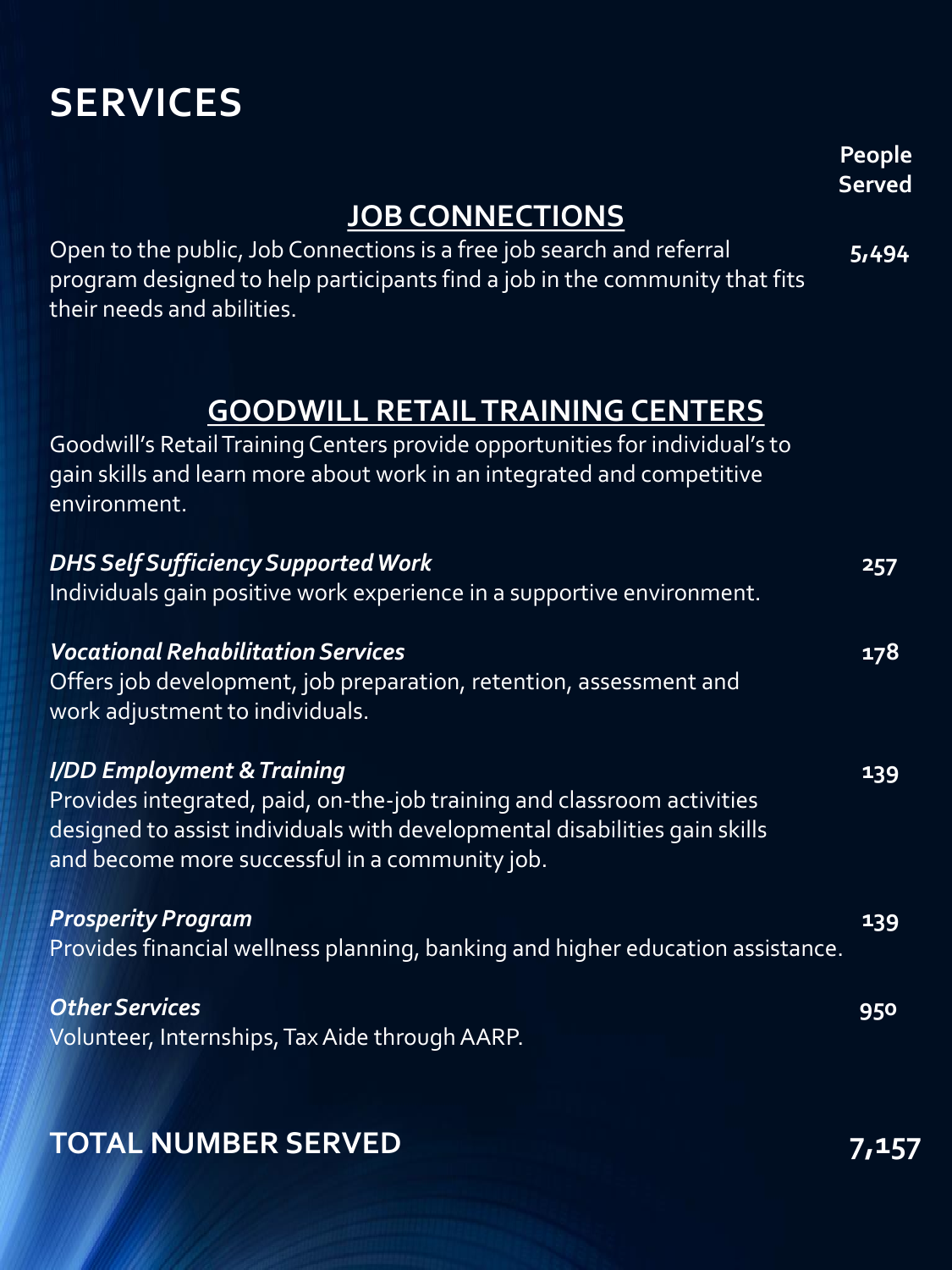### **SERVICES**

### **People Served**

| Unemployed/Dislocated Worker                | 4,472          |
|---------------------------------------------|----------------|
| <b>Welfare Recipient</b>                    | 2,182          |
| Offenders/Ex-Offenders                      | 1,668          |
| Working Poor/Incumbent Worker/Underemployed | 1,388          |
| <b>Homeless</b>                             | 1,288          |
| <b>Other Disadvantaging Condition</b>       | <u>938</u>     |
| Older Workers                               | 795            |
| Lack of GED/High School Equivalency         | 648            |
| Unknown or Unreported Barrier               | 487            |
| Psychiatric and/or Emotional Disability     | 340            |
| At-Risk Youth                               | 156            |
| <b>Learning Disability</b>                  | 140            |
| Developmental Disability                    | 124            |
| Neurological Disability                     | 120            |
| <b>Other Disabling Condition</b>            | 114            |
| <b>Other Physical Disability</b>            | 114            |
| <b>Non-English Speaking</b>                 | 97             |
| <b>Lack of Literacy</b>                     | 8 <sub>o</sub> |
| <b>Chemical Disability</b>                  | 54             |
| Autism                                      | 47             |
| Deafness or Other Hearing Impairment        | 24             |
| <b>Blindness or Other Visual Impairment</b> | 17             |

\**An individual may qualify in one or more of the above categories.*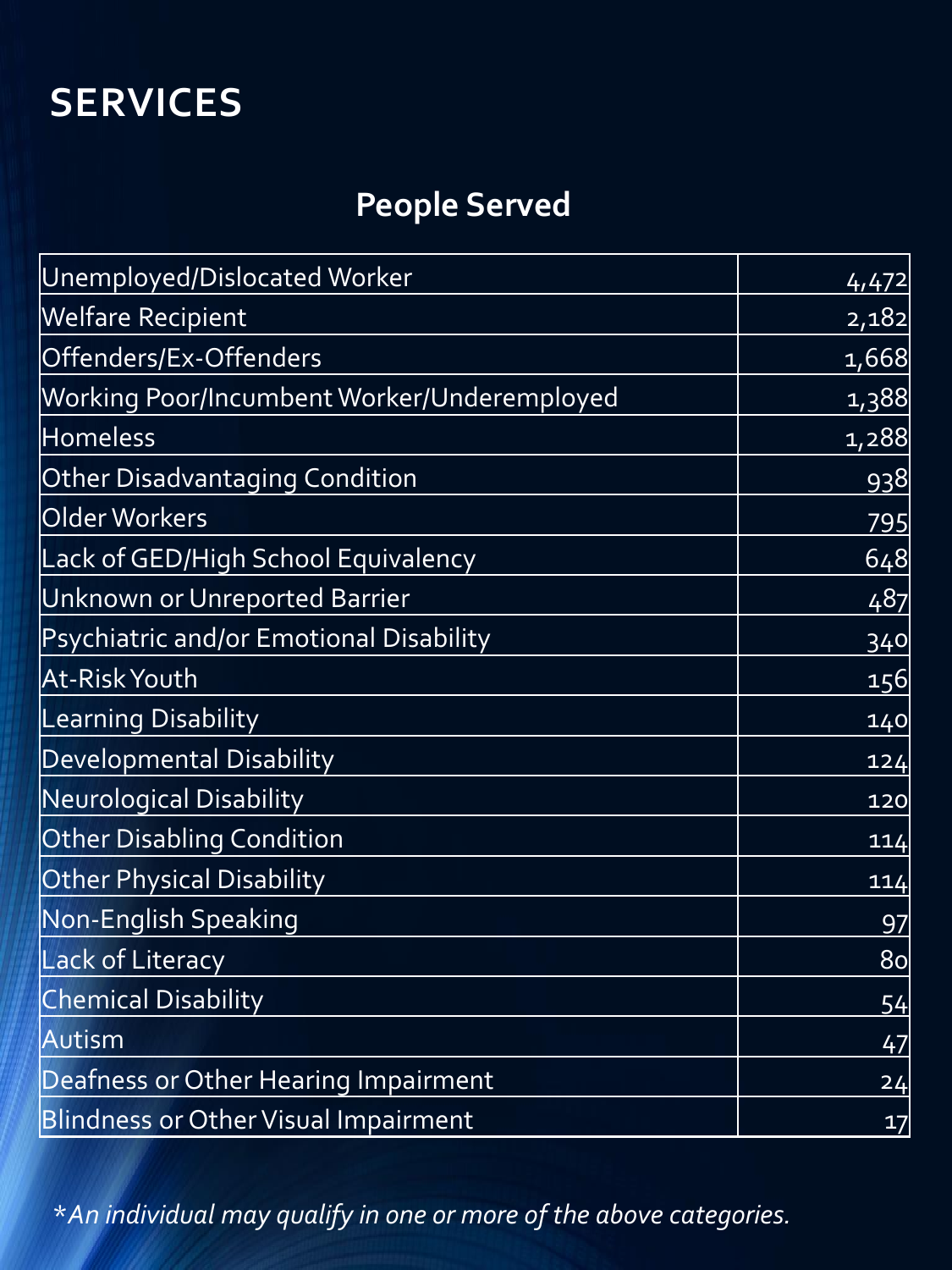## **FINANCIALS**

| <u>What Our Community Provided to Goodwill</u>         |                       |
|--------------------------------------------------------|-----------------------|
| Community Training Sales                               | \$19,125,256          |
| Donated Goods Inventory                                | \$5,820,387           |
| <b>Vocational Services</b>                             | \$2,024,340           |
| Other Income                                           | \$798,221             |
| Fundraising                                            | \$277,987             |
| <b>TOTAL</b>                                           | \$28,046,191          |
|                                                        |                       |
| <b>What Goodwill Returned to Our Community</b>         |                       |
| Wages                                                  | \$10,244,940          |
| <b>Payroll Taxes and Benefits</b>                      | \$1,970,575           |
| <b>TOTAL Payroll Expenses</b>                          | \$12,215,515          |
| <b>Business Development</b>                            | \$758,597             |
| Occupancy (rent, utilities, insurance, interest, etc.) | \$2,352,084           |
| Investment in New Facilities and Equipment             | \$1,964,124           |
| Other Expenses                                         | \$2,171,320           |
| <b>Supplies and Services</b>                           | \$7,293,443           |
| Telephone & Postage                                    | \$561,624             |
| <b>Debt Service</b>                                    | $\overline{$}729,484$ |
| <b>TOTAL</b>                                           | \$28,046,191          |